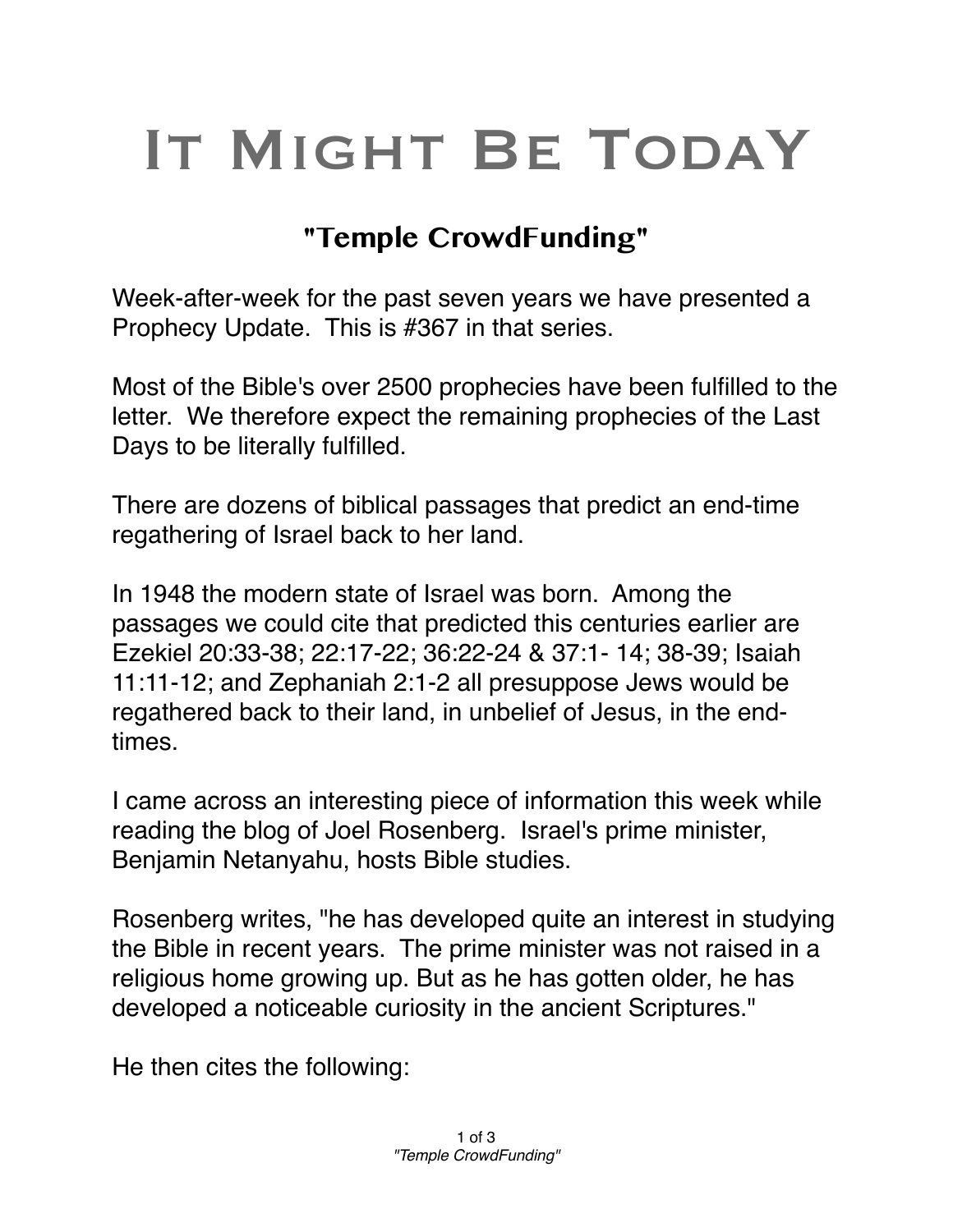- Netanyahu occasionally quotes the Bible in major speeches (such as the time he spoke at Auschwitz and said Ezekiel 37 had come to pass.)
- In his most recent address to world leaders at the United Nations, he quoted chapter 62 of the book written by the Hebrew prophet Isaiah. "Isaiah, our great prophet of peace, taught us nearly 3,000 years ago in Jerusalem to speak truth to power," Netanyahu said. "'For the sake of Zion, I will not be silent, for the sake of Jerusalem, I will not be still until her justice shines bright and her salvation glows like a flaming torch.'"
- Netanyahu told Larry King that he likes to study the Bible on Saturday mornings with his son, Avner.
- In 2011, the premier started a Bible study group that meets every few months in his official residence.
- On Sunday evening amidst the High Holy Days in Israel and the Jewish world (Rosh Hashanah, Yom Kippur, and Sukkot, which began with another full blood moon) - the prime minister and his wife, Sara, held another Bible study session in his home.

http://flashtrafficblog.wordpress.com/2014/10/08/with-the-epicenter-on-fire-israels-leader-holds-anotherbible-study-in-his-home-here-are-the-details/

Something we also know from reading the Bible is that there will be a Jewish Temple in Jerusalem once again. Daniel predicted it in the sixth century BC; Jesus confirmed what Daniel predicted; and the Book of the Revelation describes it in some detail.

The Temple Institute in Jerusalem is an organization dedicated to furnishing the rebuilt Temple. They recently sponsored a CrowdFunding campaign which raised over \$100,000.00 towards rebuilding the Temple.

The money came from 900 donors in over 30 countries. They said on their website,